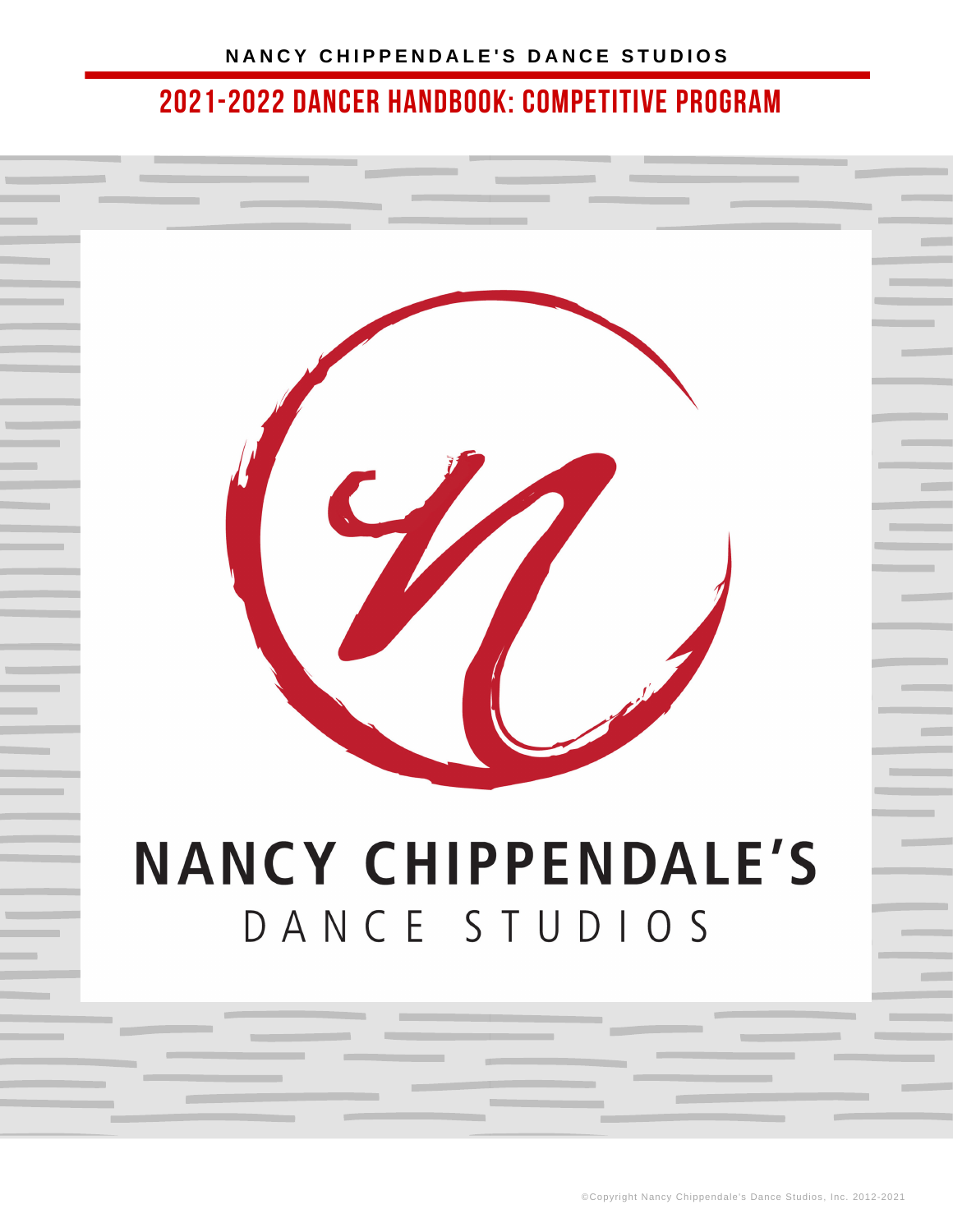#### NANCY CHIPPENDALE'S DANCE STUDIOS

### **2021-2022 DANCER HANDBOOK: COMPETITIVE PROGRAM**

**North Andover Location** 110 Sutton Street North Andover, MA 01845 978 685 5533 info@NancyChippendales.com [www.NancyChippendales.com](https://www.nancychippendalesdancestudios.com/)

#### **Newburyport Location**

4 New Pasture Road Newburyport, MA 01950 978 463 7827 nbpt@NancyChippendales.com [www.NancyChippendales.com](https://www.nancychippendalesdancestudios.com/)

**Windham Location**

49 Range Road, Building 2, Suite A Windham, NH 03087 603 458 7730 windhaminfo@NancyChippendales.com [www.NancyChippendales.com](https://www.nancychippendalesdancestudios.com/)

# **TABLE OF CONTENTS**

SECTION A: MISSION SECTION B: FACULTY & STAFF SECTION C: PROGRAM INTRODUCTION SECTION D: COMMITMENT SECTION E: PLACEMENT & SCHEDULING SECTION F: TUITION & FEES SECTION G: COSTUMES SECTION H: CREDIT CARD PAYMENT POLICY SECTION I: DRESS CODE, APPEARANCE & GROOMING SECTION J: COMMUNICATION / QUESTIONS SECTION K: CODE OF CONDUCT SECTION L: SAFETY SECTION M: PRIVACY SECTION N: CONCLUSION SECTION O: PARENT/GUARDIAN CONSENT

## **SECTION A: MISSION**

Nancy Chippendale's Dance Studios prides itself on providing a safe, positive, and warm environment for dancers of all ages and abilities. Each family who attends our studio is part of our larger community we call "CHIPPS Nation." We welcome dancers of all ability levels who would like to learn the art of dance and develop a passion for the performing arts. Dance education is a medium through which our students learn self-confidence, dedication, work ethic, responsibility, and accountability.

Whether our dancers participate on a recreational level, plan to pursue a career in dance or anything in between, we aim to be a positive influence in their lives from the stages of tiny, wobbling toddlers through mature young adults. The diverse group of families enrolled at Nancy Chippendale's contributes to the wealth of culture and spirit that define CHIPPS Nation!

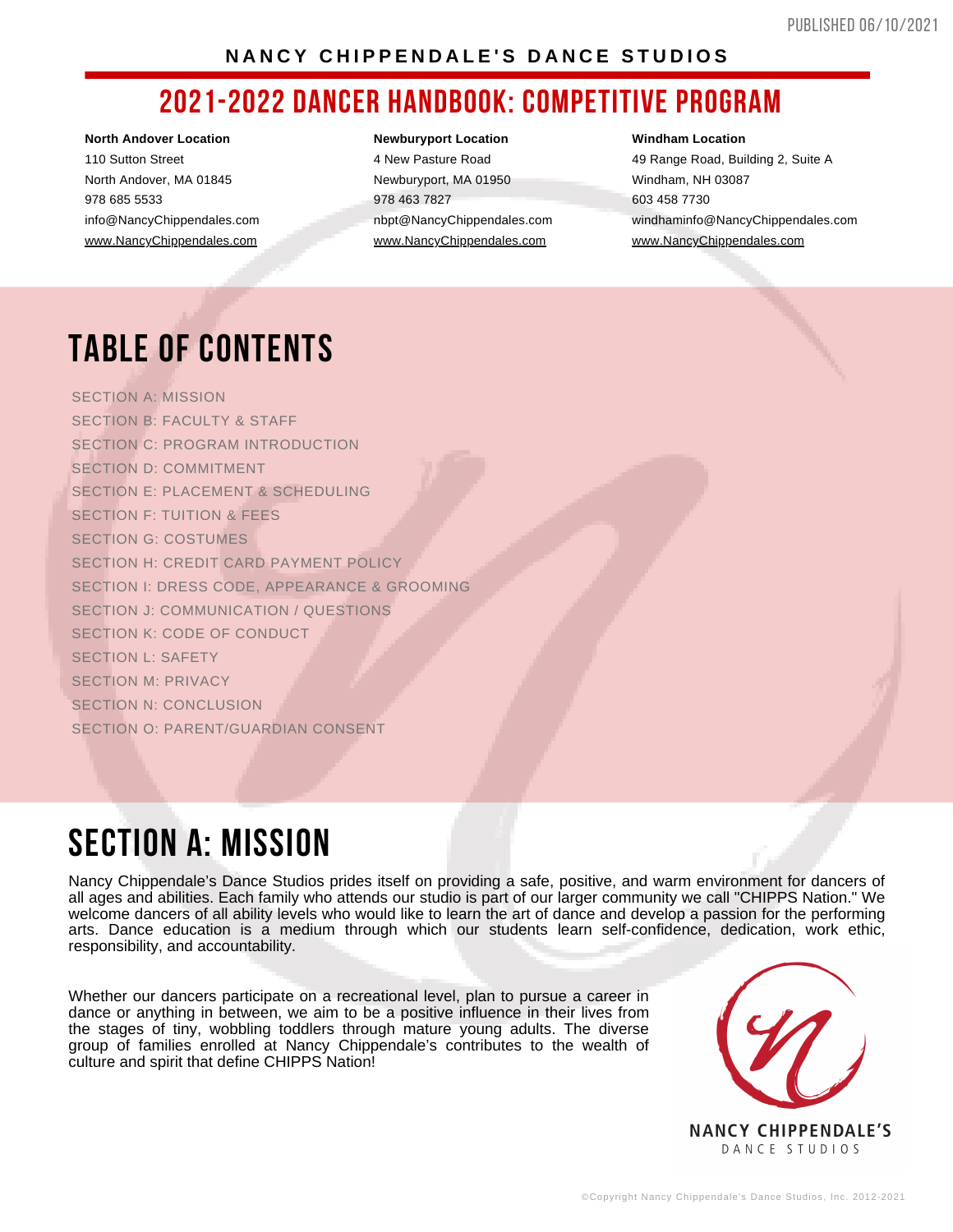### **SECTION B: FACULTY & STAFF**

It is with pleasure that we welcome our faculty for the upcoming dance season. Our faculty consists of enthusiastic and dedicated dance educators who are highly trained and passionate about spreading their wealth of dance knowledge to students of all ages and abilities. Faculty members have been trained on the collegiate level and continue their dance education through certifications, professional programs, master classes, conventions and intensives. Most faculty members of Nancy Chippendale's Dance Studios are alumni who began dancing with Nancy at age three and made a home and career for themselves here. Dance education is their main priority at the studio and all of our faculty members strive to be leaders in the newest dance trends. Performance and training credits include: IDO World Championships, Edge Performing Arts Center Scholars, Walt Disney World, Acrobatics Arts Certification, American Ballet Theatre (ABT) Certified, The Studio School, Patriots Cheerleading, Holland America Cruise Line, Hershey Park, various college dance teams and more! Please visit our website [www.NancyChippendales.com](https://www.nancychippendalesdancestudios.com/) for biographies of each faculty member.

### **SECTION C: PROGRAM INTRODUCTION**

Welcome to Nancy Chippendale's Dance Studios! Our faculty is looking forward to dancing with you this season and would like to take this opportunity to communicate what is expected of each dancer and what you can strive to accomplish this year. While it would be impossible to include every topic in this handbook, or to foresee every circumstance that may arise, this Dancer Handbook addresses most of the matters of concern. Parents and students are expected to read this Dancer Handbook in its entirety and direct all questions to our office staff via email. (Please reference the studio contact information located on page (2) of this document for the appropriate location's email address). Nancy Chippendale and the Executive Directors reserve the right to amend this Handbook at anytime. Parents will be given prompt notification.

### **SECTION D: COMPETITION TEAM COMMITMENT**

**Competition Team Commitment:** All Competitive Dancers must participate, train and perform in ballet, jazz, tap (and hip hop when included in the ballet, jazz and tap combo class) at Nancy Chippendale's Dance Studios. Once classes start, dancers are expected to attend all classes and rehearsals. All blocking / staging / extra rehearsals are mandatory. Dancers must attend the last class before a performance, competition or recital or risk forfeiting their place in that piece of choreography. Dancers must participate in the three (3) scheduled regional competitions and perform in all scheduled recitals, regardless of proms, school dances, etc. Dancers must be taking ballet, jazz and tap classes regularly in order to compete; i.e. if participating in Nationals, dancers must also take ballet, jazz, tap, hip hop and any other applicable classes during the month of June.

**Recital Commitment:** Each dancer will perform his/her competition/recital choreography in the Nancy Chippendale's Dance Studios recital. This year's show will take place at the Collins Center for Performing Arts at Andover High School and is tentatively scheduled for May. You will receive your Recital Playbook, which outlines the whole recital process, in March.

**Attendance / Absences:** Your child's attendance in class is very important to his/her classmates and to our teaching faculty. Dancers are granted six (6) absences per dance style. Dancers who miss more than six (6) classes in each subject will be taken out of the choreography. If poor attendance impedes the class progress at any point, an alternate will replace the dancer(s). Dancers may not miss the last class/rehearsal before a performance or competition.

Creating a dance involves numerous patterns, pictures, formations and lifts, all working together to portray a story line. A dance is choreographed with a certain visual effect for the audience. When even one dancer is missing, this specific visual effect is distorted. The whole team suffers due to absences. This agreement solidifies each dancer's commitment to the Competition Team and by taking a place on the team, the dancer and his/her family understands the commitment involved is not only to the studio but to the rest of the dancers in the choreography. Absent / Tardy / Early Dismissal Notifications may be submitted through our website via the "Report Absence" page.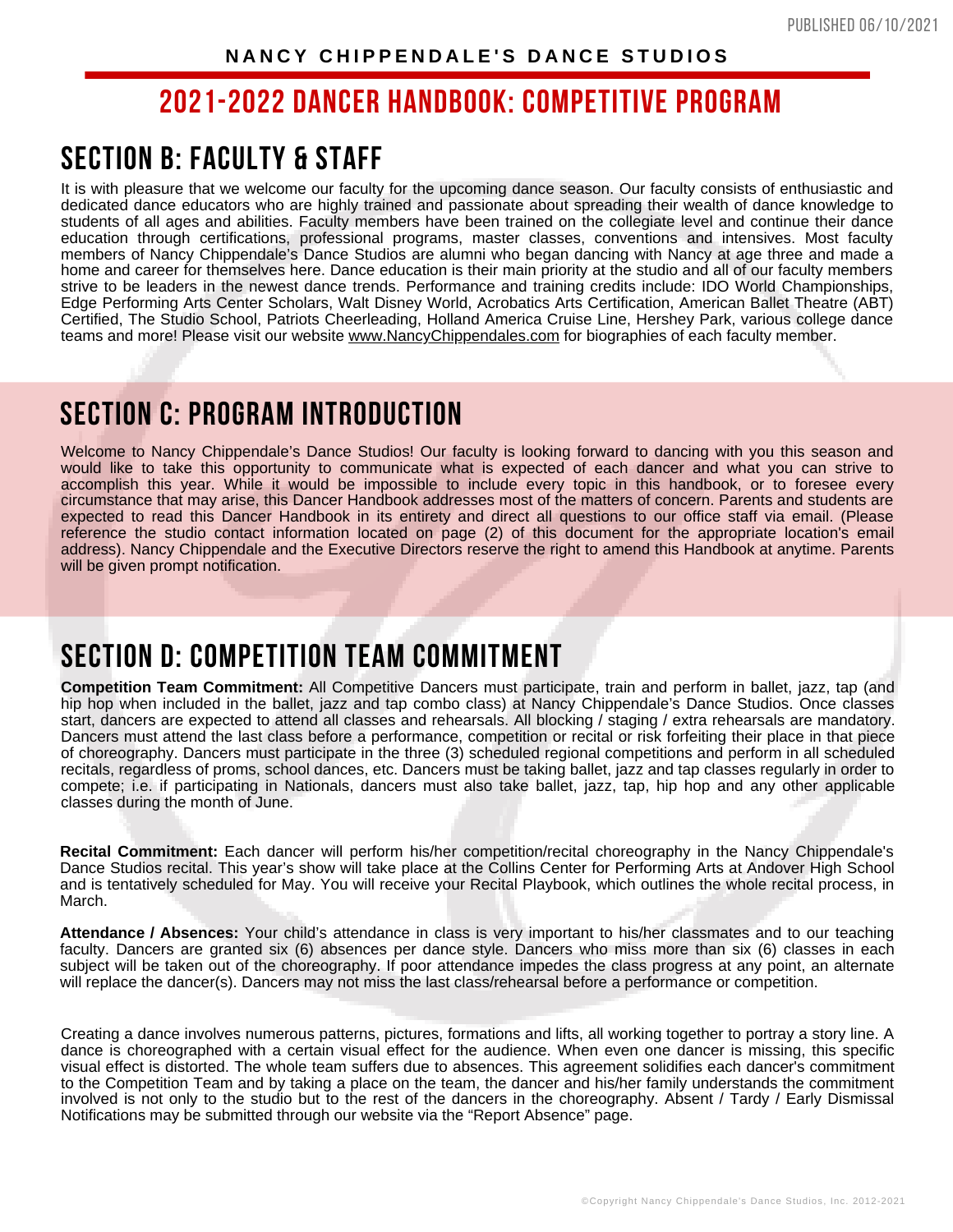**Withdrawal/Cancellation Policy:** If a Competition Team member withdraws from Nancy Chippendale's Dance Studios anytime between September through May, the dancer will be charged \$500.00 to pay for the faculty to re-stage the dance, teach replacements and cover any other additional costs that may incur on Nancy Chippendale's Dance Studios and the members of the Competition Team. The dancer may not perform, without permission, any of the choreography owned by Nancy Chippendale's Dance Studios after leaving the studio. The dancer also forfeits his/her costumes and all other payments and deposits made prior to the date of termination.

If a dancer must cancel participation due to injury, sit out or return from an injury, Nancy Chippendale's Dance Studios requires a doctor's note. If a dancer leaves Nancy Chippendale's Dance Studios to compete at another studio, his/her siblings will be asked to unenroll from Nancy Chippendale's Dance Studios, as family members are not allowed to dance at different dance studios.

**No Re-Enrollment Policy:** As of September 2010, members of the Competition Team will not be allowed back onto the Nancy Chippendale's Dance Studios Competition Team if they have previously left and gone to another studio. These students are welcome to re-enroll in our Recreational Recital Program. Acceptance will be on a case-by-case basis. All final decisions are at the discretion of the studio director.

### **SECTION E: PLACEMENT & SCHEDULING**

**Placement & Scheduling:** Once admitted into a specific class, dancers will remain in that class until the end of the season unless the teacher or choreographer feels it is in the dancer's best interest to be moved. Please keep in mind that students are placed in competitive dance classes based on age and ability. Schedule changes are disruptive to the classroom. Placement within a specific piece of choreography, formation, featured roles, etc. is the decision of the choreographer. If a parent or dancer requests or demands specific placement in a certain class or within the choreography, then the dancer will be removed from that piece of choreography and charged \$500.00 to re-choreograph the routine.

**Schedule Change Policy:** Schedule changes within our Competitive Program will only be granted on a case-by-case basis and cannot be guaranteed. Dancers who have a scheduling conflict will be offered an equal or lower level class, and only if space permits. Please email CompTeam@NancyChippendales.com if your dancer has an unavoidable conflict.

**Important Dates:** For a calendar of important dates throughout the season, please visit the "IMPORTANT DATES" page under the "MY CHIPPS NATION" tab on our website.

### **SECTION F: TUITION & FEES**

**Tuition**: Annual tuition is paid in nine (9) equal monthly installments from September through May and is based on the total number of hours danced per week. Accounts must be current in order to participate in competitions and the recital. Tuition amounts remain the same each month, even though some months hold more or fewer classes than others. Missed classes due to illness or injury are subject to payment and there are no refunds or make up classes. We do not offer siblings discounts.

**Team Dues:** In addition to your monthly tuition, there is an annual, non-refundable \$150 payment due at the time of registration. This fee covers the costs of administrative work, extra rehearsals, blocking rehearsal space rental, pep rally, etc. If a dancer is not selected for the Competition Team, the \$150 may be applied towards tuition if the dancer is continuing at Nancy Chippendale's Dance Studios. If your dancer is selected for the team but decides not to participate for any reason, you will forfeit the \$150 Team Dues payment. Team Dues are non-refundable, non-transferable and have no cash value.

**Competition Fees:** Competitions charge entry fees per dancer and per routine. Entry fees are approximately \$55 per dancer and per routine. Therefore, if your child competes with (2) routines at (\$55) each at (3) regional competitions, your regional entry fees will be approximately \$330. Non-refundable Entry Fees will be automatically charged to your credit card on file during the months of December, January, and February. The regional competition schedule, automatic billing dates and entry fee rates will be published in early Fall.

**Statement Fee:** There is a \$25.00 administrative fee for any account statement requests for the purposes of taxes, court documents, health insurance, etc.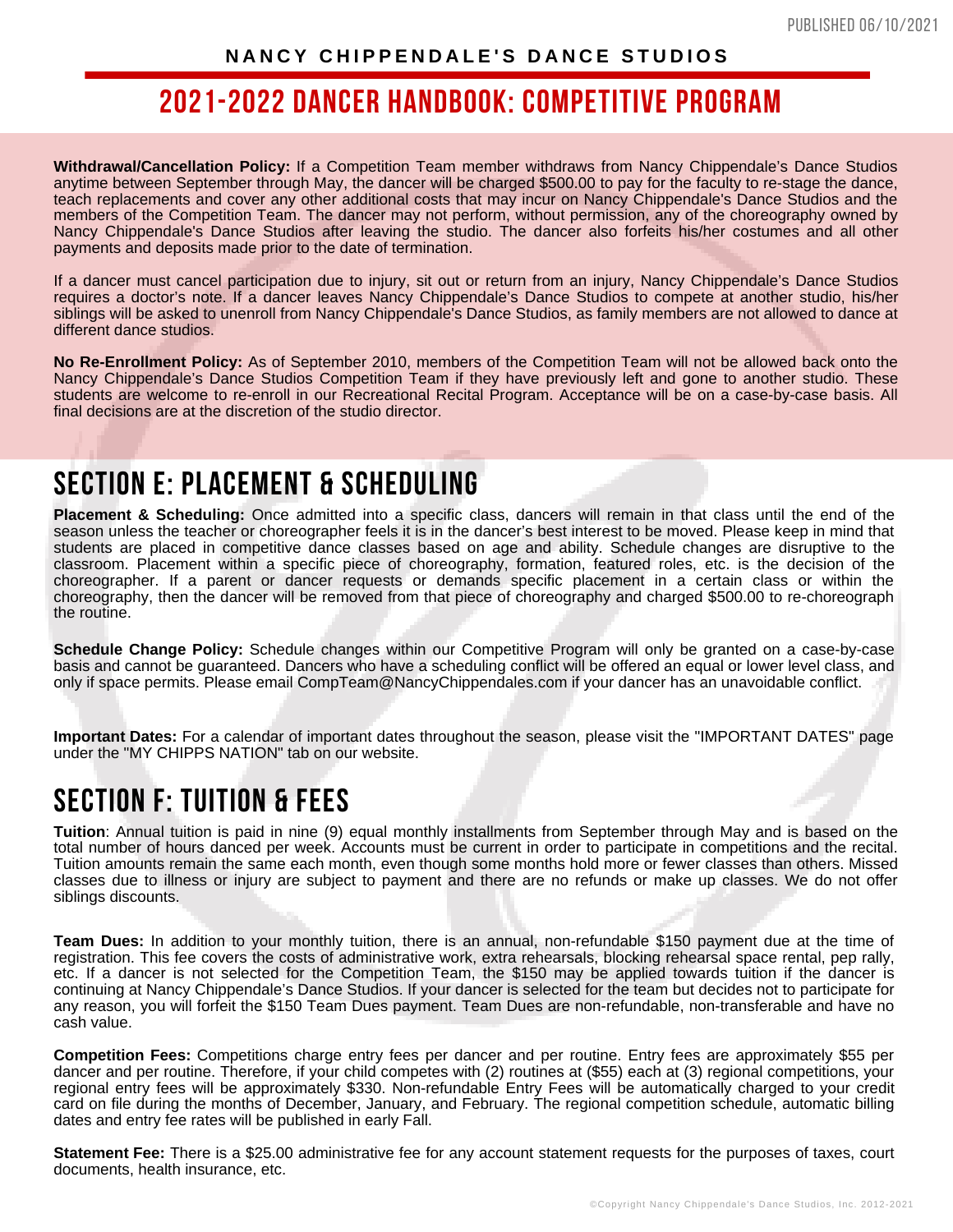### **2021-2022 MONTHLY TUITION RATES\***

| <b>Hours Per Week</b> | <b>Cost Per Month</b> | <b>Hours Per Week</b> | <b>Cost Per Month</b> |
|-----------------------|-----------------------|-----------------------|-----------------------|
| 1.00 Hour / Week      | \$70.00 / Month       | 6.00 Hours / Week     | \$230.00 / Month      |
| 1.50 Hours / Week     | \$95.00 / Month       | 6.50 Hours / Week     | \$245.00 / Month      |
| 2.00 Hours / Week     | \$115.00 / Month      | 7.00 Hours / Week     | \$255.00 / Month      |
| 2.50 Hours / Week     | \$125.00 / Month      | 7.50 Hours / Week     | \$265.00 / Month      |
| 3.00 Hours / Week     | \$140.00 / Month      | 8.00 Hours / Week     | \$275.00 / Month      |
| 3.50 Hours / Week     | \$155.00 / Month      | 8.50 Hours / Week     | \$285.00 / Month      |
| 4.00 Hours / Week     | \$170.00 / Month      | 9.00 Hours / Week     | \$295.00 / Month      |
| 4.50 Hours / Week     | \$185.00 / Month      | 10.00 Hours / Week    | \$315.00 / Month      |
| 5.00 Hours / Week     | \$200.00 / Month      | 11.00 Hours / Week    | \$335.00 / Month      |
| 5.50 Hours / Week     | \$215.00 / Month      | 12.00 Hours / Week    | \$355.00 / Month      |

\*Pricing options listed above are based on the total amount of participation hours per week.

### **SECTION G: RECITAL FEE & COSTUMES**

*\*New for 2021-2022 Season*

A non-refundable Recital Fee is due by November 1st for all Competitive Program dancers. This fee will automatically be charged to your credit card on file between October 15 - 31. The 2021/2022 Competitive Program Recital Fee is \$305.00 and includes (1) ballet costume, (1) jazz costume, (1) tap costume, a recital t-shirt, souvenir pin, the professional recital video and recital photos. Any additional costumes for formations, ensembles or extra choreography are \$85.00 each and will be charged at the same time. The Recital Fee and additional costume payments are non-refundable for any and all reasons, including but not limited to schedule changes, withdrawal, injury, moving away, etc.

### **SECTION H: CREDIT CARD PAYMENT POLICY**

**Credit Card Payment Policy:** Every student enrolled at Nancy Chippendale's Dance Studios must have a credit card and corresponding Credit Card Authorization Form on file. Monthly tuition for ALL students will be automatically charged to your credit card on file on the 1st of each month and is valid through the end of that calendar month. Recital Fee and any additional Costume Fees will be automatically charged to your credit card on file between October 15th-31st. In the event that the credit card is declined, you will be required to update your credit card on file and submit a new Credit Card Authorization Form within seven (7) days.

#### **Automatic Credit Card Billing - Set Up:**

Automatic Credit Card Billing must be set up for every dancer upon registration confirmation.

*STEP 1: Submit your Credit Card Authorization Form* -Submit via the appropriate link below North Andover - [www.ChippsNorthAndover.com/compteam](https://www.chippsnorthandover.com/compteam) Newburyport - [www.ChippsNBPT.com/compteam](https://www.chippsnbpt.com/compteam) Windham - [www.ChippsWindham.com/compteam](https://www.chippswindham.com/compteam)

#### *STEP 2: Store your credit card on file\**

-Call us to store your credit card on file.\* Please reference your schedule confirmation email for our current hours and phone number(s).

\*Returning students who would like to use the same credit card as last season do NOT need to store their card on file again, but DO need to submit a new Credit Card Authorization Form. If you need to update your credit card information please follow the steps above. Please do NOT email your credit card number.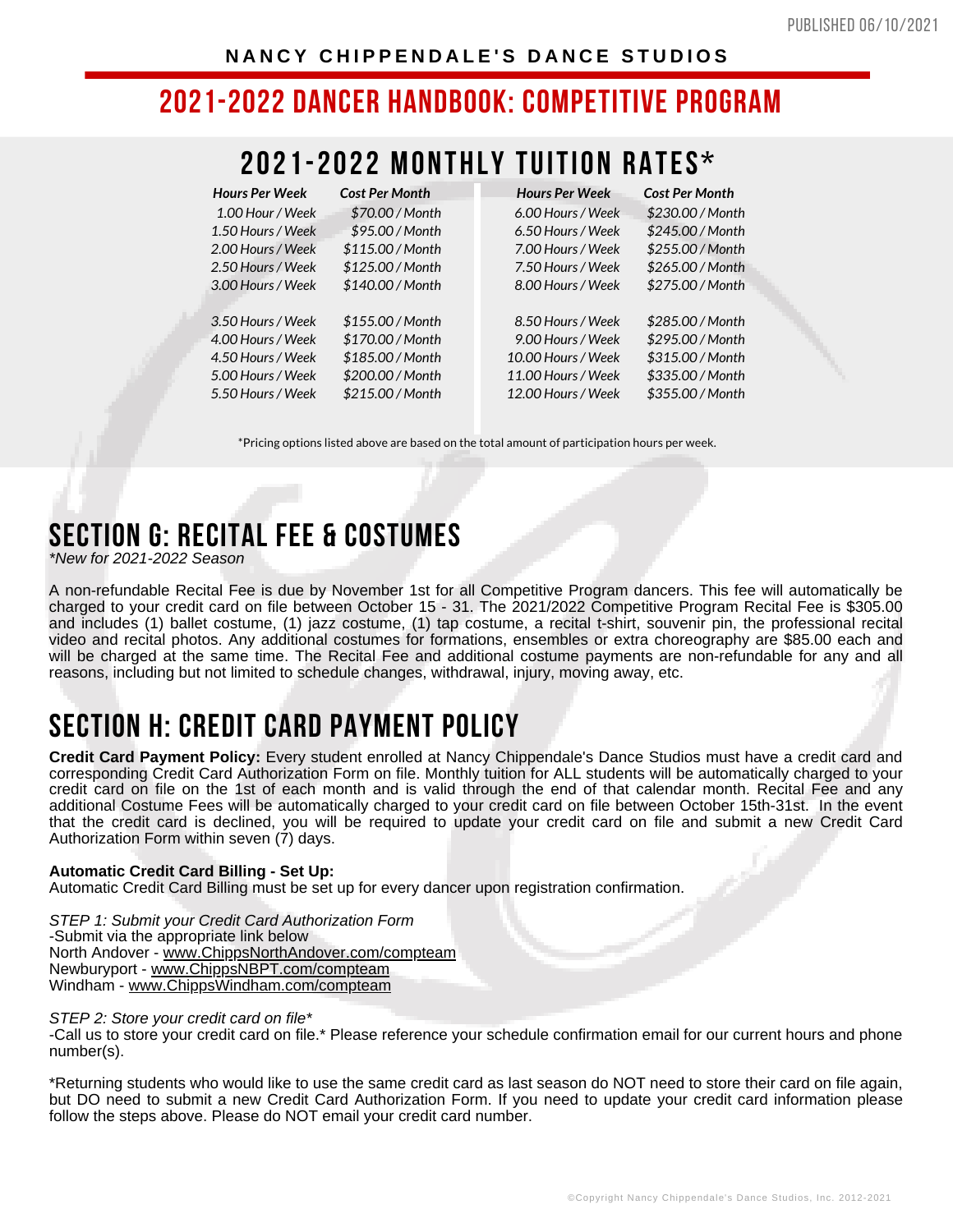### **SECTION I: DRESS CODE, APPEARANCE & GROOMING**

**Dress Code:** Adhering to the dress code put forth by Nancy Chippendale's Dance Studios is an integral part of your dance education. Dancers who follow the dress code are set up for success when they walk into the studio. Teachers must be able to see body lines in order to give appropriate corrections in class. Dancers should be prepared to abide by the dress code for every class, as teachers will dismiss students until they return in proper attire.

**Female Class Attire:** Female dancers must wear a modest leotard (any style or color) and tights to all dance classes. Two-piece leotards, leotards with excessive cutouts/mesh, and exposed midriffs are not permitted. Dancers should not wear any additional shirts, pants or shorts to class and tights with large rips may not be worn. Female dancers should wear their hair in a slick bun or ponytail for every class. Jewelry is not permitted.

**Male Class Attire:** Male dancers must wear gym shorts (above the knee) and bike shorts along with a t-shirt / tank top.

**General Appearance**: Tattoos, body piercings or tongue piercings are not allowed and all hair should be of natural color. Dancers must be fully dressed, including shirt, pants and shoes, while entering and exiting the studio or any dancerelated facility. These rules apply inside the studio as well as when representing Nancy Chippendale's Dance Studios outside of our facility. The above-mentioned rules of "General Appearance" will be strictly enforced.

**Performance Grooming**: Performance hair and make up will be determined depending upon the costume and choreography of the dance. You will receive costume information as well as hair / make up details prior to performances.

### **2021-2022 DANCE SHOE REQUIREMENTS**

**Dance Shoes**: Shoes are essential for making sure the dancer is learning the steps correctly. All dancers must wear the correct shoe styles to class. Dance shoes may not be worn outside. The following shoe styles are required for classes and performances.

#### **GIRLS | Competitive Program Shoes**

**Ballet:** #SD110 So Danca Pink Ballet Shoes (Leather) **Lyric:** #JZ43 So Danca Caramel Jazz Shoes **Jazz:** #JZ43 So Danca Caramel Jazz Shoes **Tap\*:** #TA200 or #TA810 So Danca Black Tap Shoes **Hip Hop:** #PK163 / #PA163 Pastry Black

**\*Exception: Mini Competitive Classes** wear So Danca TA10/11 Caramel Tap Shoes

#### **BOYS | Competitive Program Shoes**

**Ballet:** #SD110 So Danca Black Ballet Shoes (Leather) **Lyric:** #JZ43 So Danca Black Jazz Shoes **Jazz:** #JZ43 So Danca Black Jazz Shoes **Tap:** #TA200 or #TA810 So Danca Black Tap Shoes **Hip Hop:** #PK163 / #PA163 Pastry Black

### **SECTION J: COMMUNICATION / QUESTIONS**

Our primary means of communication is via email. Please ensure you have provided us with an up-to-date email address and you check it regularly. Be sure to add our email address to your contacts so our emails do not end up in your spam folder. You will receive regular newsletters and important information via email, however most of these items will also be available on our website. Any questions or concerns must be communicated via email – parents and students are not permitted to contact Nancy Chippendale's Dance Studios teachers via personal phone, in person, or via email / social networking regarding studio issues. Personal meetings with the studio director can be scheduled via emailed request.

Unfortunately, we can only have one (1) primary email address per dancer on file. In an effort to make sure that our emails are not overlooked and that all family members have access to the appropriate information, we also post all links and newsletters on our website under "MY CHIPPS NATION." Please use the website as your first point of reference if you have a question. If you still cannot find the answers you need, please email us for additional information. If all parents reference these tools first, we will have more time to answer individual questions. The appropriate method of communication is via studio email or studio phone. Thank you in advance for your cooperation.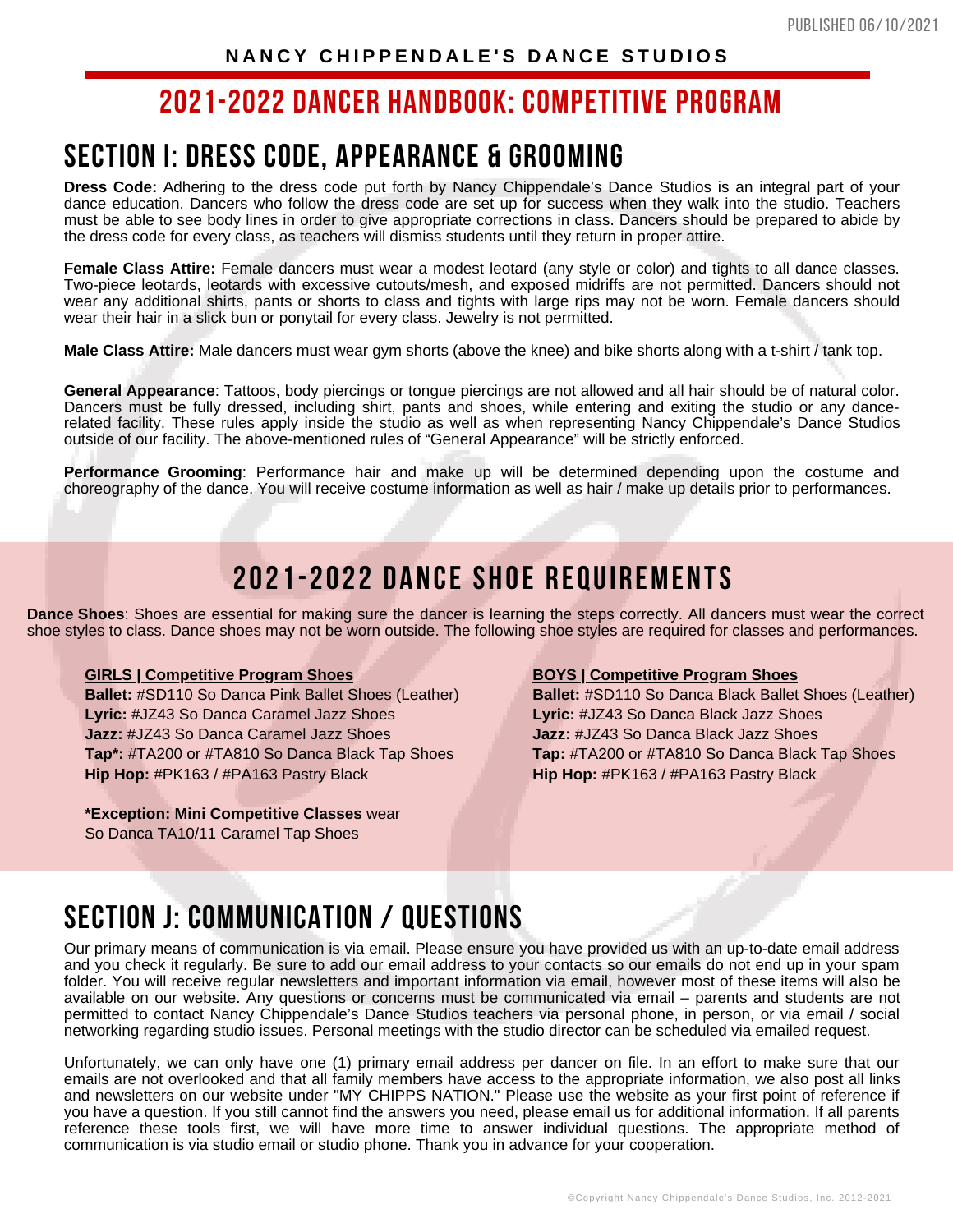### **SECTION K: CODE OF CONDUCT**

To ensure the smooth, safe running of Nancy Chippendale's Dance Studios and an enjoyable experience for all, below you will find our code of conduct. As always, we are open to feedback, so if any of the requirements outlined below are unclear, please communicate your questions or concerns with us via email so we can discuss them further with you. Following a formal meeting, we do reserve the right to dismiss or take disciplinary action on any students or parents who breach Nancy Chippendale's Dance Studios' code of conduct.

**Payment:** Families who do not comply with their tuition or payment obligations may be charged a late fee, and/or excluded from performances. External debt collection may occur when fees remain overdue and this will be at the expense of the client. Costume expenses are the responsibility of the parent, and costumes will not be issued to students with outstanding tuition.

**Classroom Interruptions:** Classes (including private lessons) are not to be disturbed unless it is an emergency. Parents may not approach teachers or students during class, as it is disruptive to class progress.

**Multimedia:** For the safety of our dancers, photos and videos are allowed only in designated areas of our facility. Choreography is owned by Nancy Chippendale's Dance Studios and is not to be posted on social media. Negativity on social media (public or private) by dancers or their family members will not be tolerated and may be cause for dismissal. Upon enrollment, all dancers grant permission to Nancy Chippendale's Dance Studios to use their image/likeness online, in print, or on television to promote the studio or offer virtual and online instruction. This usage may include (but is not exclusive to) displaying publicly, distributing or publishing photographs and/or video for use in materials that include, but may not be limited to printed materials (i.e. brochures, newsletters), online and offline advertising and promotion, videos and digital images for use on social media or virtual and online instruction.

**Pick-Up / Drop-Off Policies:** While we care about your children, we are not a childcare facility. We are unable to take responsibility for our students before or after their scheduled classes and it is the responsibility of the parent to ensure their child is picked up and dropped off on time. In the case of an emergency or unavoidable delay, please contact the studio immediately via phone to inform us of the situation so we can keep your child calm and safe until they can be picked up.

**Facility Policies:** Use of all areas of our facility, including but not limited to the cafés, bathrooms, homework space, dressing rooms and studios, is a privilege. This privilege may be revoked at any time from any individual or group if the staff deems it necessary. Dancers, parents, and family members are expected to treat the facility with respect. Vandalism to the facility is subject to expulsion from Nancy Chippendale's Dance Studios and full restitution for damages incurred is the sole obligation of those responsible. Nancy Chippendale's Dance Studios is a drug-free zone. The use of e-cigarettes, vape pens or similar devices is not allowed on the premises.

**Lost & Found:** Each studio location has a designated "Lost & Found" area. Lost & Found will be cleaned out and items donated at the end of each month. We ask that parents aid in teaching their children how to pick up after themselves and check for all of their belongings before they leave the building. Nancy Chippendale's Dance Studios is not responsible for lost, stolen or misplaced property on the studio premises and we encourage our families to avoid bringing valuable items into the studio when possible.

**Recital Privileges**: Inclusion in the recital, the event program, opening number routines, senior traditions, scholarship opportunities and finale traditions are all extra privileges decided upon by Nancy Chippendale's Dance Studios. The staff at Nancy Chippendale's Dance Studios reserves the right to change or terminate any tradition at any time.

**Extra Opportunities**: Our staff is happy to provide our dancers with additional performing and ambassador opportunities, which include but are not limited to extra competitions, Christmas shows, trips abroad, parades and finale traditions. Dancers are cast in these opportunities based upon an audition or interview process. The staff at Nancy Chippendale's Dance Studios reserves the right to make all final decisions based on these auditions/interviews.

**Dismissal:** In the rare case of a parent or student showing disrespect or defamation to any parent, staff member or student, a meeting will be called immediately and dismissal may be considered at the discretion of the director. Physical, mental, emotional or cyber bullying by parents, staff or students will not be tolerated and may result in dismissal from the studio.

**Studio Schedule Changes:** Nancy Chippendale's Dance Studios reserves the right to change teachers or timetabling when necessary at any time throughout the year.